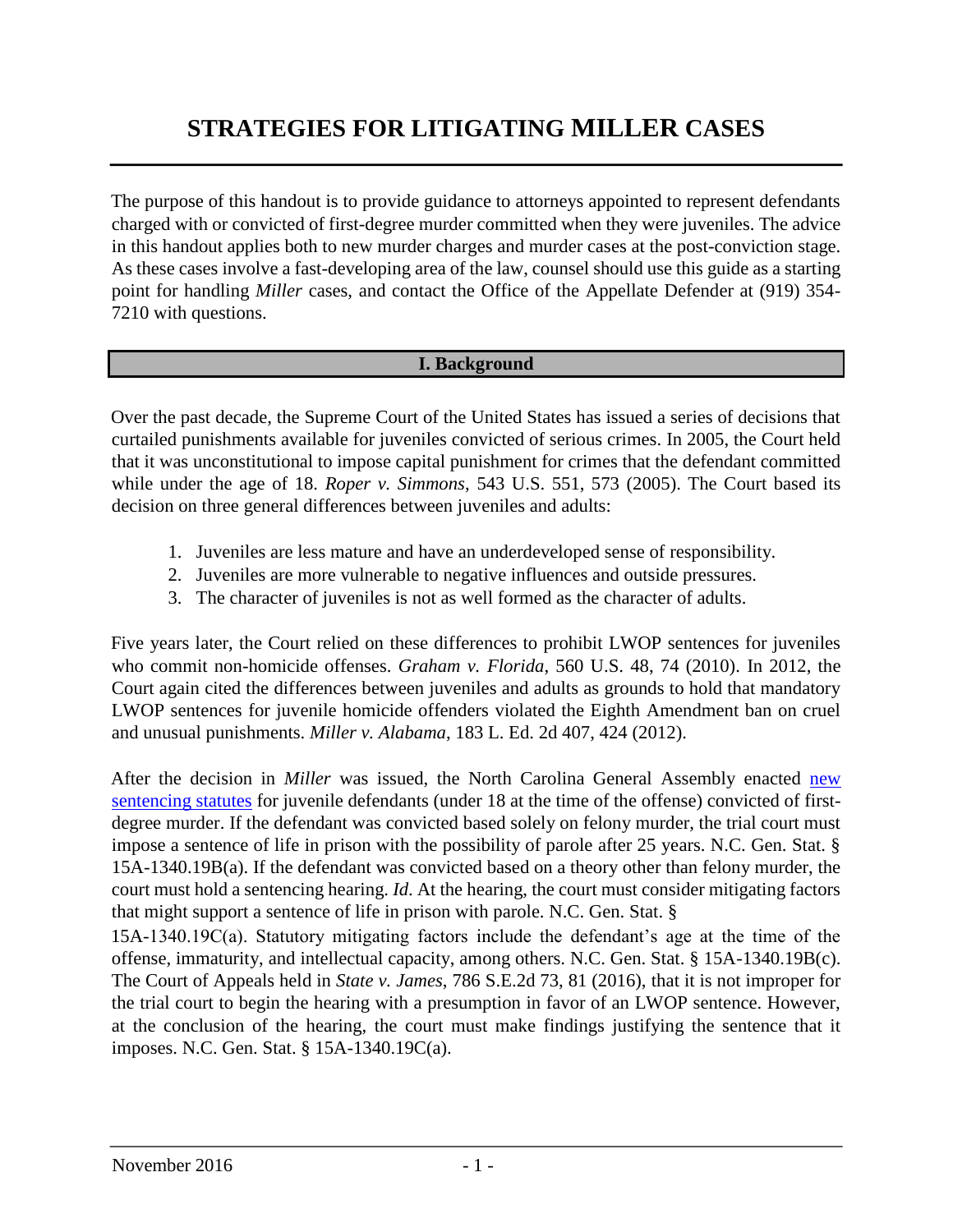Many defendants will be affected by *Miller* and the new sentencing statutes created by the General Assembly. Any new first-degree murder charges filed against juveniles are subject to *Miller* and the new statutes. Additionally, *Miller* is retroactive. *Montgomery v. Louisiana*, 193 L. Ed. 2d 599, 622 (2016). Thus, defendants who had LWOP sentences before *Miller* for murders committed when they were juveniles are also entitled to relief under *Miller*. Most of the advice in this handout applies to both new cases and post-conviction cases. If counsel is appointed to a new first-degree murder charge or a post-conviction case, counsel should use this handout to prepare for the case. The [Campaign for the Fair Sentencing of Youth](http://fairsentencingofyouth.org/) [a](http://fairsentencingofyouth.org/)lso has a resource kit with valuable information on issues that arise in *Miller* cases. Counsel should contact them and request permission to access the resource kit. The office can be reached by phone at (202) 2894677.

#### **II. Cases involving 13, 14, or 15 years olds**

A juvenile who is 16 or 17 years old is automatically subject to the jurisdiction of criminal superior court. N.C. Gen. Stat. § 7B-1501(7). However, a juvenile who is 13, 14, or 15 years old is initially subject to the jurisdiction of district court, but may be transferred to superior court. N.C. Gen. Stat. § 7B-2200. If counsel is appointed to a case involving a 13, 14, or 15 year old charged by petition with first-degree murder, counsel should immediately contact the Office of the Juvenile Defender for advice on handling the case. The Office of the Juvenile Defender can be reached by phone at (919) 890-1650. Counsel should also consider the following strategies:

- 1. Use the probable cause hearing to get the charge reduced to a lesser offense:
	- a. If a district court judge finds probable cause to believe that a juvenile who is 13, 14, or 15 years old committed first-degree murder, the court must transfer the case to superior court. N.C. Gen. Stat. § 7B-2200. If counsel demonstrates that there is only probable cause to believe that the juvenile committed second-degree murder or a lesser offense, the case is not subject to automatic transfer to superior court. Counsel can then argue, based on N.C. Gen. Stat. § 7B-2203, that the case should remain in district court. However, even if the court transfers the case to superior court, the case will proceed on a reduced charge. *See* N.C. Gen. Stat. § 7B-2203(c) (when a case is transferred to superior court, the superior court has jurisdiction over "that felony").
- 2. Challenge the constitutionality of the automatic transfer statute:
	- a. If the district court judge finds probable cause to believe that the juvenile committed first-degree murder, counsel should argue in district court that N.C. Gen. Stat. § 7B2200, which mandates the transfer of Class A felonies to superior court, violates the juvenile's right to due process under N.C. Const. art. I, § 19 and U.S. Const. amend. V and XIV.
	- b. As part of the argument, counsel should argue that N.C. Gen. Stat. § 7B-2200 deprives the juvenile of the right to be heard and an individualized consideration of the mitigating circumstances of youth described in *Miller* before subjecting him to proceedings in superior court. For an example of an argument against an automatic transfer statute, counsel should review the *amicus brief* filed by the Juvenile Law Center in *Washington v. Zyion Dontice Houston-Sconiers and Treson Roberts*.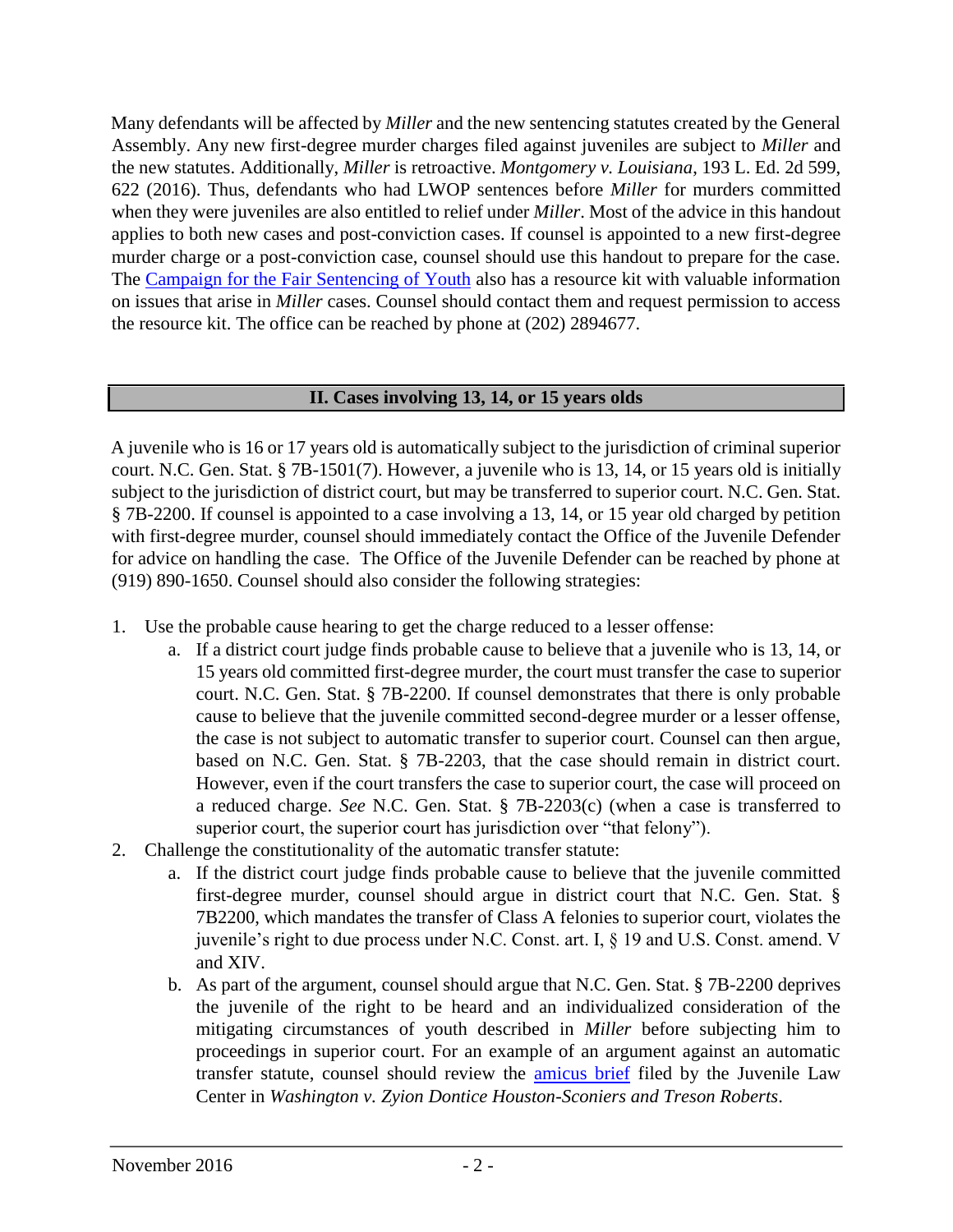- c. Counsel should be aware that the North Carolina Court of Appeals rejected an 8th Amendment challenge to automatic transfer in *State v. Stinnett*, 129 N.C. App. 192 (1998). If the State relies on *Stinett* in its response to the motion, counsel should argue that *Stinett* involved a separate constitutional claim and is no longer good law in light of *Miller*.
- d. If the district court denies the motion to declare automatic transfer unconstitutional, raise the issue again in superior court and obtain a ruling from the superior court judge.
- 3. Treat a hearing on discretionary transfer as a *Miller* hearing:
	- a. If the district court judge finds probable cause to believe that the juvenile committed second-degree murder or a lesser offense, counsel should treat the transfer hearing as if it were a sentencing hearing under *Miller v. Alabama*, 183 L. Ed. 2d 407 (2012). That is, counsel should follow the advice in sections III, IV, and VI below in presenting a comprehensive view of the juvenile to the court and arguing that the juvenile should remain in juvenile court in order to receive treatment and rehabilitation that is unavailable to adults in superior court.

# **III. Preparing for trial proceedings in the case**

Counsel should review the mitigating factors under N.C. Gen. Stat. § 15A-1340.19B(c) and gather information and evidence that might support each factor with the goal of demonstrating that the defendant is not one of the "rarest" juvenile offenders whose conduct reflects "permanent incorrigibility." *Montgomery v. Louisiana*, 193 L. Ed. 2d 599, 620 (2016). Counsel should also consider non-statutory mitigating factors, such as remorse, lack of a stable home environment, or a history of abuse.

During the information-gathering process, counsel should seek as much information as possible about the juvenile and his family. For example, information about the juvenile's parents could shed light on the stability of the defendant's home life. Medical records of the juvenile's birth and early childhood could also provide information about any mental illnesses or intellectual disabilities the juvenile faced when he was older. Counsel should also interview the juvenile and the juvenile's family about the juvenile's background.

Counsel should file a motion for funds to hire a mitigation investigator who can gather and organize information about the juvenile. A sample motion for funds to hire a mitigation investigator is available in the Experts and Other Assistance section of th[e](http://www.ncids.org/MotionsBankNonCap/TriaMotionsLinks.htm) [IDS Motions Bank.](http://www.ncids.org/MotionsBankNonCap/TriaMotionsLinks.htm) Counsel should contact Vicky McGee, a mitigation specialist who works in conjunction with IDS, to request assistance in finding a mitigation investigator. Ms. McGee can be reached by phone at (919) 673- 3122 or by email at vickylmcgee@gmail.com. Ms. McGee can save counsel valuable time by identifying the best mitigation investigator based on the investigator's specialty, caseload, and location.

Counsel should also identify experts to provide advice about the case and testify at the sentencing hearing. When searching for an expert, counsel should use the [database of experts](http://www.ncids.com/forensic/experts/experts.shtml) [c](http://www.ncids.com/forensic/experts/experts.shtml)ompiled by the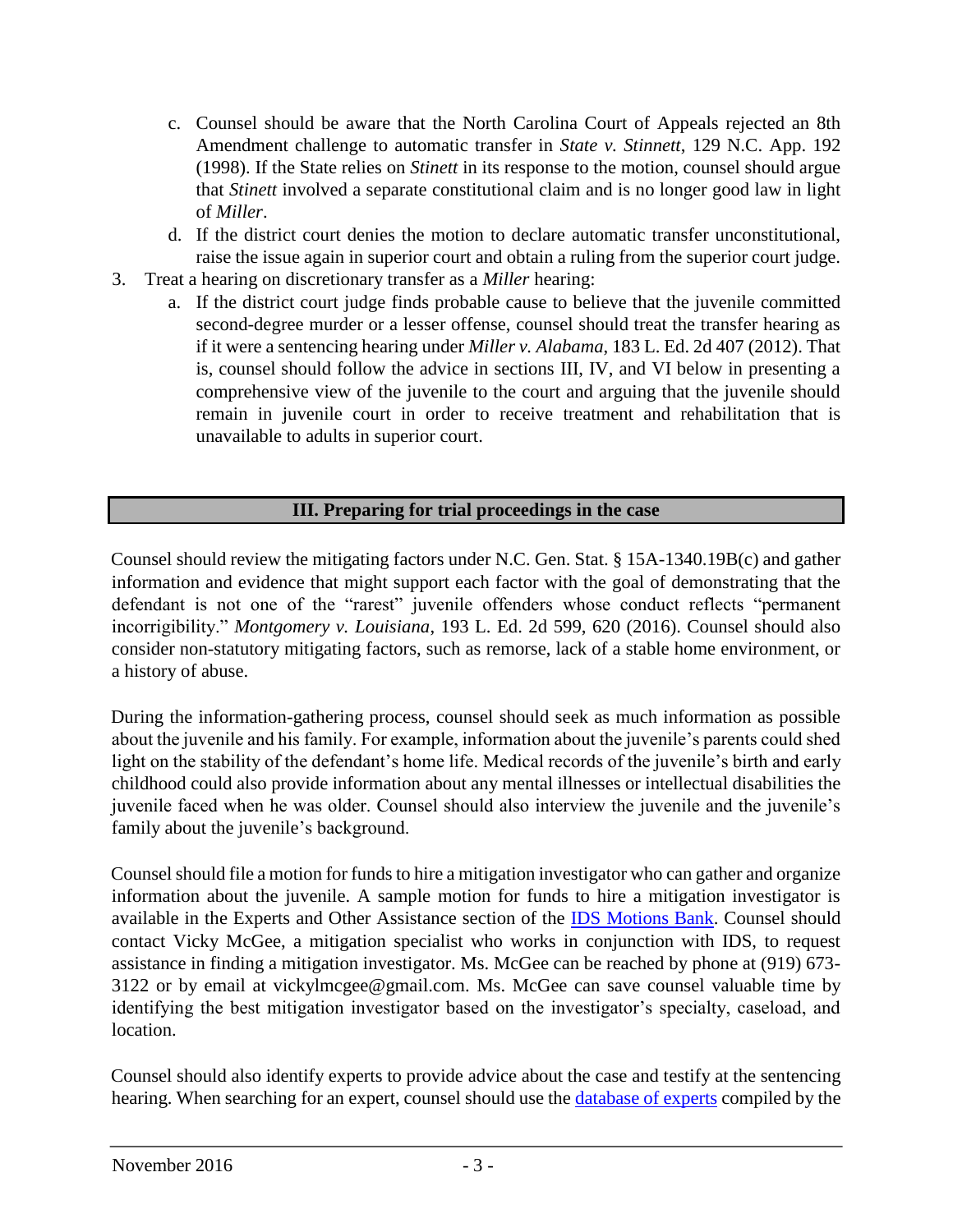Forensic Resource Counsel. Counsel can use the database to identify psychiatric or psychological experts who have experience working with juveniles and who can explain adolescent brain development. Counsel should also search for an expert in the area of criminology to evaluate and explain the defendant's prospects in prison. Sample motions for funds to hire experts are available in the Experts and Other Assistance section of the [IDS](http://www.ncids.org/MotionsBankNonCap/TriaMotionsLinks.htm) [Motions Bank.](http://www.ncids.org/MotionsBankNonCap/TriaMotionsLinks.htm) 

There are many sources of information about the juvenile. Any expert witnesses hired by counsel will need to review information about the juvenile before advising counsel or testifying at the sentencing hearing. Additionally, information about the juvenile will likely provide mitigating evidence that would support a sentence of life in prison with parole. With the assistance of a mitigating investigator, counsel should seek information from the following sources:

**Discovery:** Counsel should file discovery motions under the United States and North Carolina constitutions and N.C. Gen. Stat. § 15A-901, *et. seq*. Discovery motions are discussed in 1 [N](http://defendermanuals.sog.unc.edu/sites/defendermanuals.sog.unc.edu/files/pdf/Ch%204%20Discovery%202d%20ed%202013.pdf)[ORTH](http://defendermanuals.sog.unc.edu/sites/defendermanuals.sog.unc.edu/files/pdf/Ch%204%20Discovery%202d%20ed%202013.pdf)  [C](http://defendermanuals.sog.unc.edu/sites/defendermanuals.sog.unc.edu/files/pdf/Ch%204%20Discovery%202d%20ed%202013.pdf)[AROLINA](http://defendermanuals.sog.unc.edu/sites/defendermanuals.sog.unc.edu/files/pdf/Ch%204%20Discovery%202d%20ed%202013.pdf) [D](http://defendermanuals.sog.unc.edu/sites/defendermanuals.sog.unc.edu/files/pdf/Ch%204%20Discovery%202d%20ed%202013.pdf)[EFENDER](http://defendermanuals.sog.unc.edu/sites/defendermanuals.sog.unc.edu/files/pdf/Ch%204%20Discovery%202d%20ed%202013.pdf) [M](http://defendermanuals.sog.unc.edu/sites/defendermanuals.sog.unc.edu/files/pdf/Ch%204%20Discovery%202d%20ed%202013.pdf)[ANUAL](http://defendermanuals.sog.unc.edu/sites/defendermanuals.sog.unc.edu/files/pdf/Ch%204%20Discovery%202d%20ed%202013.pdf) Ch. 4, Discovery (2d ed. 2013). Sample discovery motions are also available in the Discovery section of the [IDS Motions Bank.](http://www.ncids.org/MotionsBankNonCap/TriaMotionsLinks.htm)

**Juvenile court proceedings:** If the juvenile was subject to abuse, neglect, or dependency proceedings or was a respondent in a juvenile delinquency case, counsel should seek records of those cases. The following three provisions give attorneys for the juvenile access to this information:

- 1. N.C. Gen. Stat. § 7B-2901(a): Under this provision, the attorney for a juvenile is entitled to examine and obtain copies of written parts of the clerk's records for cases involving abuse, neglect, or dependency proceedings involving the juvenile. Counsel does not need to file a motion or get a court order to obtain records under the provision.
- 2. N.C. Gen. Stat. § 7B-2901(b): This provision gives the juvenile the right to examine DSS records of cases in which the juvenile was under placement by a court or was placed under protective custody by DSS. These records include "family background information; reports of social, medical, psychiatric, or psychological information concerning a juvenile or the juvenile's family; interviews with the juvenile's family; or other information which the court finds should be protected from public inspection in the best interests of the juvenile." There is no requirement that the juvenile file a motion or obtain a court order before examining the records. The Court of Appeals also held in *In re J.L.*, 199 N.C. App. 605, 609 (2009), that juveniles have a "right" under N.C. Gen. Stat. § 7B-2901(b) to access such records.
- 3. N.C. Gen. Stat. § 7B-3001: According to this provision, the juvenile and the juvenile's attorney are entitled to examine and obtain copies of records concerning the juvenile that are maintained by law enforcement and the Division of Adult Correction and Juvenile Justice. No motion or court order are required to obtain the records. A sample request form is available on the [Juvenile Defender website.](https://ncjuveniledefender.wordpress.com/information-for-defenders/materials-for-defenders/juvenile-defender-trial-motions-and-forms-index/)

**School records:** Under the Family Educational Rights and Privacy Act ("FERPA"), a school can release educational records with the written consent of the juvenile's parent or guardian. 20 U.S.C. § 1232g. A sample release form is available on the [Juvenile Defender website.](https://ncjuveniledefender.wordpress.com/information-for-defenders/materials-for-defenders/juvenile-defender-trial-motions-and-forms-index/) The school can also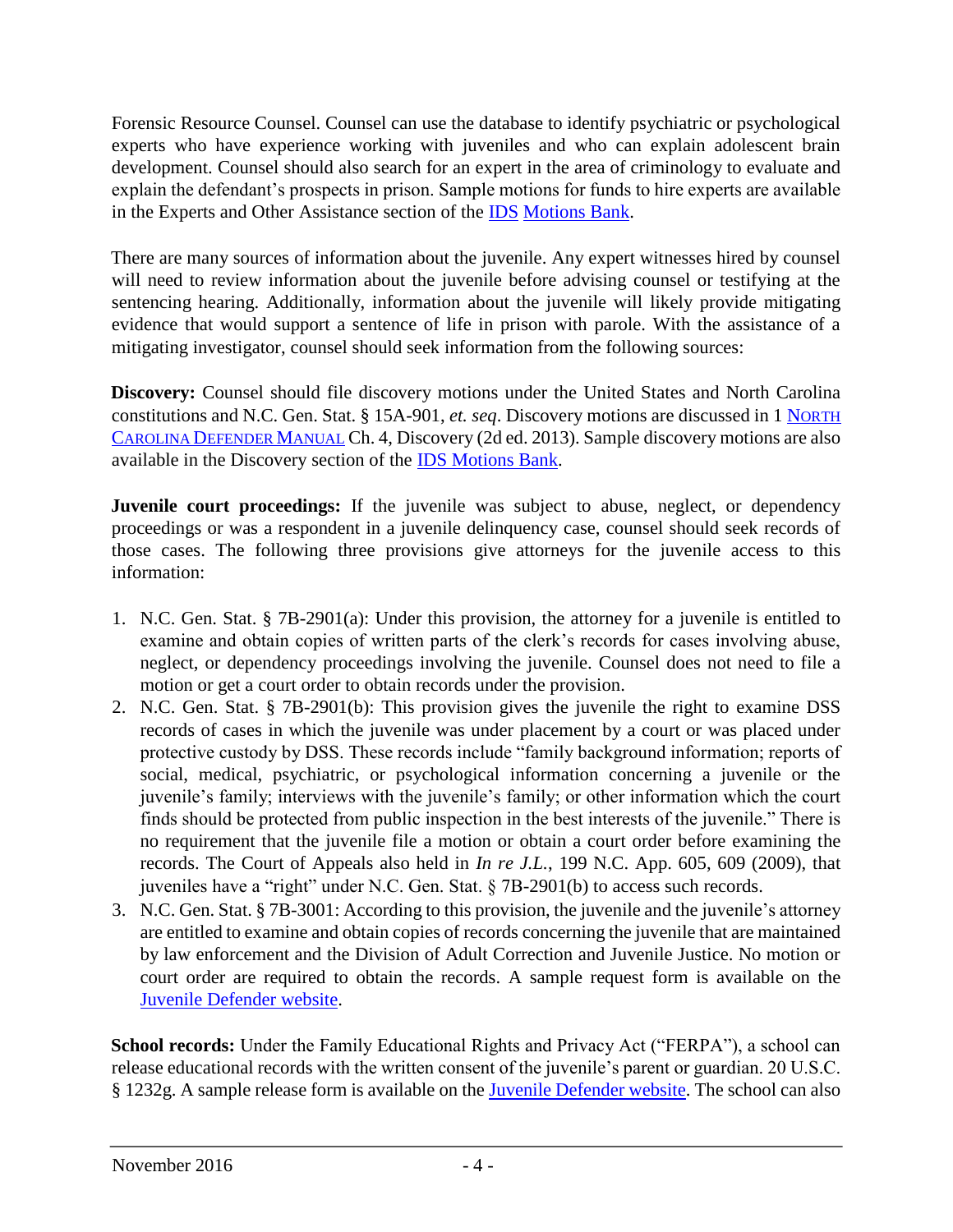release the records in response to a subpoena or court order. *See* 1 [N](http://defendermanuals.sog.unc.edu/pretrial/47-subpoenas)[ORTH](http://defendermanuals.sog.unc.edu/pretrial/47-subpoenas) [C](http://defendermanuals.sog.unc.edu/pretrial/47-subpoenas)[AROLINA](http://defendermanuals.sog.unc.edu/pretrial/47-subpoenas) [D](http://defendermanuals.sog.unc.edu/pretrial/47-subpoenas)[EFENDER](http://defendermanuals.sog.unc.edu/pretrial/47-subpoenas)  [M](http://defendermanuals.sog.unc.edu/pretrial/47-subpoenas)[ANUAL](http://defendermanuals.sog.unc.edu/pretrial/47-subpoenas) § 4.7F, Specific Types of Confidential Records (2d ed. 2013). For additional information on obtaining school records, see Jason B. Langberg & Barbara A. Fedders, *How Juvenile Defenders Can Help Dismantle the School-to-Prison Pipeline: A Primer on Educational Advocacy and Incorporating Clients' Education Histories and Records into Delinquency Representation*, 42 J. L. & EDUC. 653 (2013).

**Medical records:** Counsel should obtain the juvenile's medical history, including any history of mental health treatment, and ask that the juvenile and the parent, guardian, or custodian to authorize the release of medical and other records for the juvenile. If the hospital or facility has its own release form, counsel should have the juvenile and the parent, guardian, or custodian sign that form. A sample release form is available on the [Juvenile Defender website.](https://ncjuveniledefender.wordpress.com/information-for-defenders/materials-for-defenders/juvenile-defender-trial-motions-and-forms-index/) Parents and other caretakers may also be able to provide more specific information about past diagnoses and treatment of the juvenile.

**Commitment records:** The juvenile may have been voluntarily admitted or involuntarily committed in the past. To obtain court records from prior proceedings, counsel should file a motion in the district court that heard the case. *See* G.S. 122C-54(d). A facility may also disclose confidential information if the defendant consents in writing to the release of the information. G.S. 122C-53(a).

**Jail records:** Counsel should also seek any jail records for the juvenile. The records might provide additional information about the juvenile's physical or mental health, as well information about the juvenile's conduct while incarcerated. A sample motion for jail records is available in the Discovery section of the [IDS Motions Bank.](http://www.ncids.org/MotionsBankNonCap/TriaMotionsLinks.htm)

# **IV. The science supporting mitigated sentences**

There is a significant body of research supporting the conclusion that juveniles as a class are less culpable than adults and have greater capacity for reform. The research was influential in *Roper*, *Graham*, and *Miller*. Much of the research is described in the [amicus briefs](http://www.scotusblog.com/case-files/cases/graham-v-florida/) *for Graham v. Florida* submitted by the American Medical Association and the American Psychological Association. Counsel should consider submitting the amicus briefs or some of the research to the trial court at sentencing to emphasize that there is a biological basis for finding the defendant less culpable and concluding that a lower sentence is warranted. Alternatively, if counsel presents the testimony of an expert in adolescent psychology or adolescent brain development, counsel could ask the expert to explain the research to the trial court.

If counsel submits the amicus briefs to the court, counsel should first explain the significance of the amicus briefs to the court. As noted in the amicus briefs, research into adolescent brain development was limited until the 1990s when brain imaging technology established that the regions of the brain that govern behavior are still maturing through adolescence and young adulthood. During adolescence and young adulthood, neural pathways become insulated and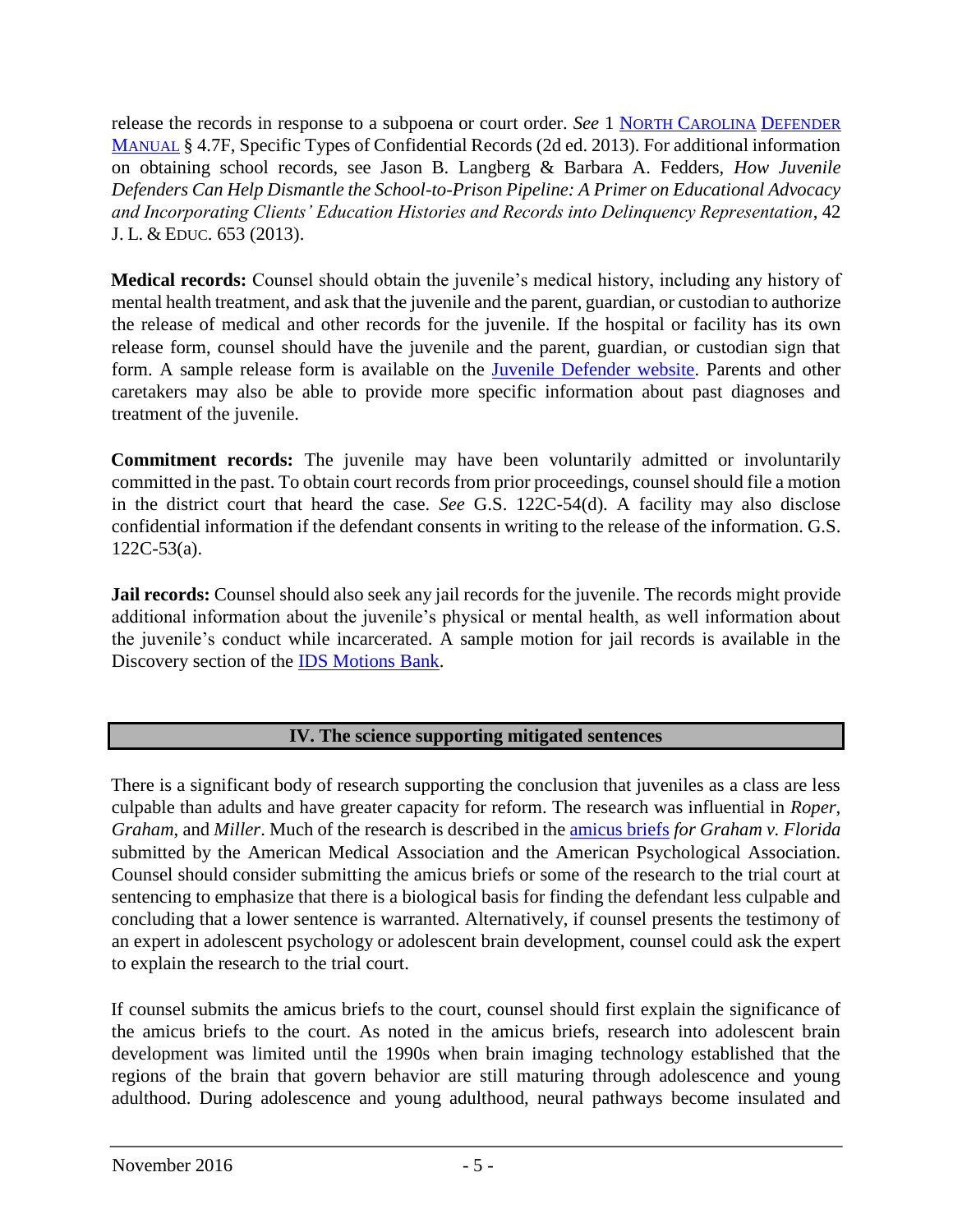synapses are pruned, which is believed to improve the executive function of the prefrontal cortex that governs impulse control and risk evaluation. Research has also shown that juveniles have a greater amount of dopamine, which increases reward-seeking behavior, and lower levels of serotonin, which inhibits risky behavior.

The research into adolescent brain development is also supported by psychological studies, some of which provide the following insights:

- 1. Juveniles are vulnerable to the negative influence of peers:
	- a. Margo Gardner & Lawrence Steinberg, *[Peer Influence on Risk Taking, Risk](https://secure.uwf.edu/smathews/documents/peerroleinrisktakinggardnerandsteinberg.pdf) [Preference, and Risky Decision Making in Adolescence and Adulthood: An](https://secure.uwf.edu/smathews/documents/peerroleinrisktakinggardnerandsteinberg.pdf) [Experimental Study](https://secure.uwf.edu/smathews/documents/peerroleinrisktakinggardnerandsteinberg.pdf)*[,](https://secure.uwf.edu/smathews/documents/peerroleinrisktakinggardnerandsteinberg.pdf) 41 DEVELOPMENTAL PSYCHOL. 625 (2005). In this study, the researchers used a sample of 306 individuals from the community and an undergraduate university. Participants consisted of three groups: (1) adolescents ages 13 to 16 years old, (2) youth ages 18 to 22 years old, and (3) adults ages 24 and older. Researchers also used self-report questionnaires and a behavioral task to assess risky decisionmaking and risk-taking. The results indicated that individuals in middle and late adolescence were much more likely than adults to take more risks and engage in riskier decision-making when tested in groups than when tested alone.
- 2. Juveniles are more likely to engage in risky behavior:
	- a. Laurence Steinberg et al., *[Age Differences in Sensation-Seeking and Impulsivity as](http://psych.colorado.edu/~mbanich/p/sensationseekingandimpulsivity.pdf) [Indexed by Behavior and Self-Report: Evidence for a Dual Systems Model](http://psych.colorado.edu/~mbanich/p/sensationseekingandimpulsivity.pdf)*[,](http://psych.colorado.edu/~mbanich/p/sensationseekingandimpulsivity.pdf) 44 DEVELOPMENTAL PSYCHOL. 1764 (2008). This was an experimental study involving 935 individuals from ages 10 to 30. The researchers used self-report questionnaires and behavioral tasks to assess sensation-seeking and impulsivity in the participants. The results of the study indicated that sensation-seeking behaviors increased between the ages of 12 to 15 and then steadily declined. In addition, adolescents younger than 16 demonstrated significantly less impulse control than 16 to 17 year-olds, and 16 to 17 year-olds demonstrated significantly less impulse control than 22 to 25 year-olds.
- 3. Juveniles are less able to anticipate the consequences of their conduct:
	- a. Laurence Steinberg et al., *[Age Differences in Future Orientation and Delay](http://psych.colorado.edu/~mbanich/p/AgeDiffFutureOrientation.pdf) [Discounting](http://psych.colorado.edu/~mbanich/p/AgeDiffFutureOrientation.pdf)*[,](http://psych.colorado.edu/~mbanich/p/AgeDiffFutureOrientation.pdf) 80 CHILD DEV. 28 (2009). In this study, researchers used self-report questionnaires and behavioral tasks to assess future orientation and a preference for delayed versus immediate rewards. The study involved a sample of 935 individuals from 10 to 30 years-old. The results of the study indicated that juveniles under 16 preferred small immediate rewards over larger delayed rewards. The juveniles under 16 also self-reported that they were less concerned about the future and less likely to anticipate the consequences of their decisions than older youth.

Counsel should also consider an emerging area of research involving trauma. The prevalence of trauma and its effect on juveniles is described in two recent articles. *See* Eduard Ferrer, *[Transformation through Accommodation: Reforming Juvenile Justice by Recognizing and](https://d3n8a8pro7vhmx.cloudfront.net/dcly/pages/140/attachments/original/1465778982/Transformation_through_Accommodation_(Ferrer).pdf?1465778982) [Responding to Trauma](https://d3n8a8pro7vhmx.cloudfront.net/dcly/pages/140/attachments/original/1465778982/Transformation_through_Accommodation_(Ferrer).pdf?1465778982)*[,](https://d3n8a8pro7vhmx.cloudfront.net/dcly/pages/140/attachments/original/1465778982/Transformation_through_Accommodation_(Ferrer).pdf?1465778982) 53 AM. CRIM. L. REV. 549 (2016); Samantha Buckingham, *Trauma Informed Juvenile Justice*, 53 AM. CRIM. L. REV. 641 (2016). According to research, trauma can result from adverse childhood experiences ("ACEs"), such as neglect, abuse, parental divorce, or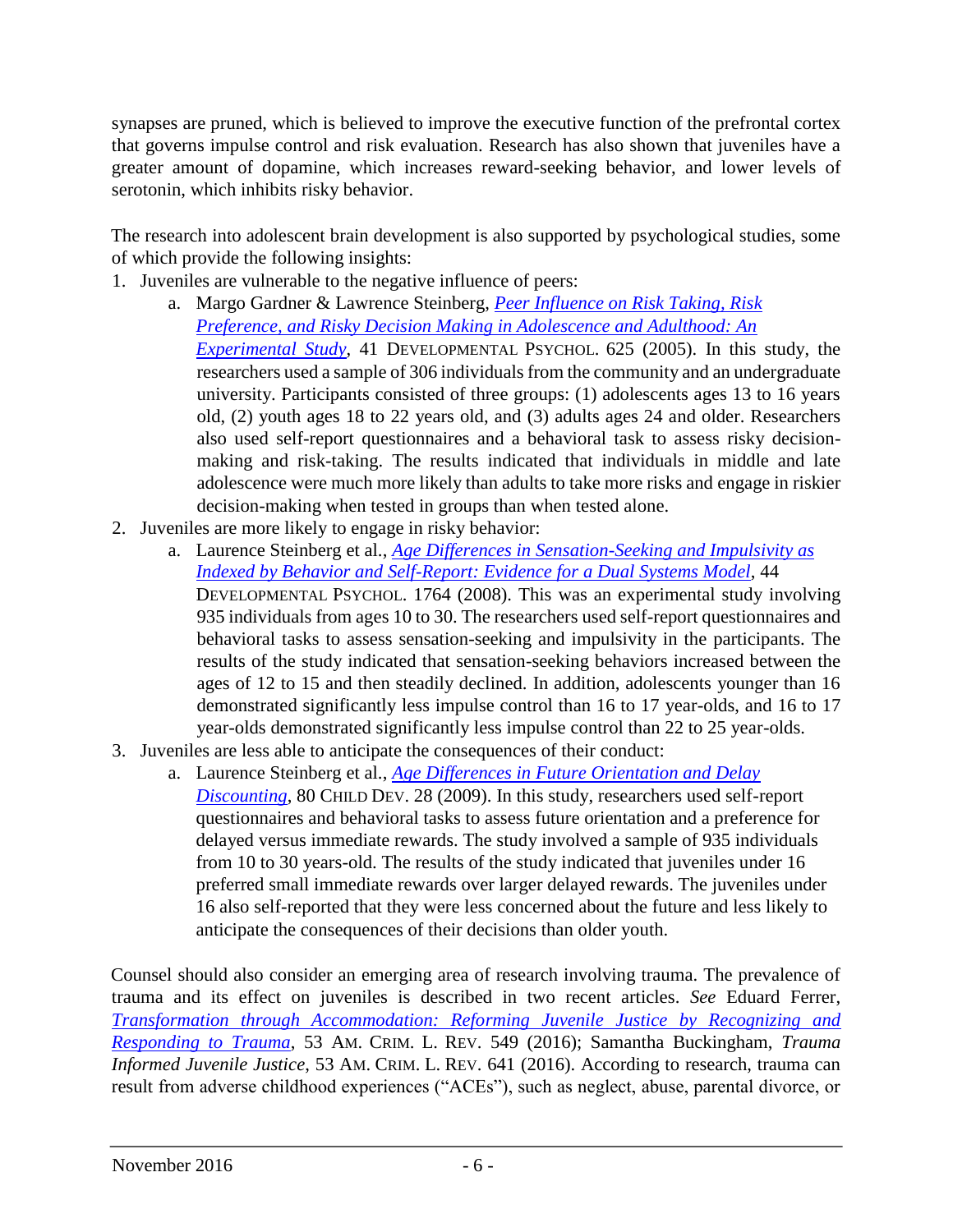the incarceration of a parent or guardian. Multiple or sustained adverse childhood experiences have the potential to impede brain development and amplify deficiencies in self-regulation and impulse control in juveniles. Ferrer, *supra* at 572. If counsel represents a juvenile who experienced one or more ACEs, counsel should consider seeking funds to hire an expert in childhood trauma to evaluate the defendant and, if necessary, testify at the sentencing hearing about the effects of trauma on the juvenile.

## **V. Preserving constitutional arguments against an LWOP sentence**

If the juvenile is convicted of first-degree murder based on a theory other than felony murder, counsel should file a motion raising constitutional challenges against an LWOP sentence before the sentencing hearing. Simply filing the motion is not enough to preserve the issues for appellate review. Counsel must argue the issues in court and obtain a ruling on each issue. A sample motion is available on the [Appellate Defender website.](http://www.ncids.org/AppDefender/OAD-Home.htm?c=Defender%20Offices%20%20and%20%20Depts,%20Appellate%20Defender) The motion should raise the following four issues:

- 1. A sentence of LWOP violates the ban against cruel and unusual sentences under N.C. Const. art. I, § 27 and U.S. Const. amend. VIII:
	- a. This issue has not yet been litigated in North Carolina, but a defendant recently prevailed based on this argument in *State v. Sweet*, 879 N.W.2d 811 (Iowa 2016). In *Sweet*, the Iowa Supreme Court considered an argument that a consensus had emerged among the states that LWOP sentences for juveniles should be abolished. Although the Court did not agree that there was a consensus, the Court barred LWOP sentences for juveniles on a separate ground. Specifically, the Court held that LWOP sentences for juveniles violate the Eighth Amendment because the question of parole eligibility under *Miller* is based on whether a juvenile can be rehabilitated and experts cannot predict which juveniles will have the ability to be rehabilitated.
	- b. Counsel should raise both arguments in a written motion and present supporting expert testimony about the inability to predict the defendant's prospects for rehabilitation at the sentencing hearing.
- 2. The new sentencing statutes violate the ban against cruel and unusual sentences in N.C. Const. art. I, § 27 and U.S. Const. amend. VIII because they contain a presumption in favor of LWOP sentences:
	- a. This argument was recently rejected by the North Carolina Court of Appeals in *State v. James*, 786 S.E.2d 73 (2016). However, the case is currently pending in the North Carolina Supreme Court under the docket number 514PA11-2. Counsel should raise this argument to preserve the issue should the Court of Appeals' opinion be reversed, or for review in federal court in post-conviction habeas proceedings.
- 3. The new sentencing statutes violate due process under N.C. Const. art. I, § 19 and U.S. Const. amend. XIV because they are vague and do not give judges sufficient guidance on how to decide between life in prison with parole and life in prison without parole.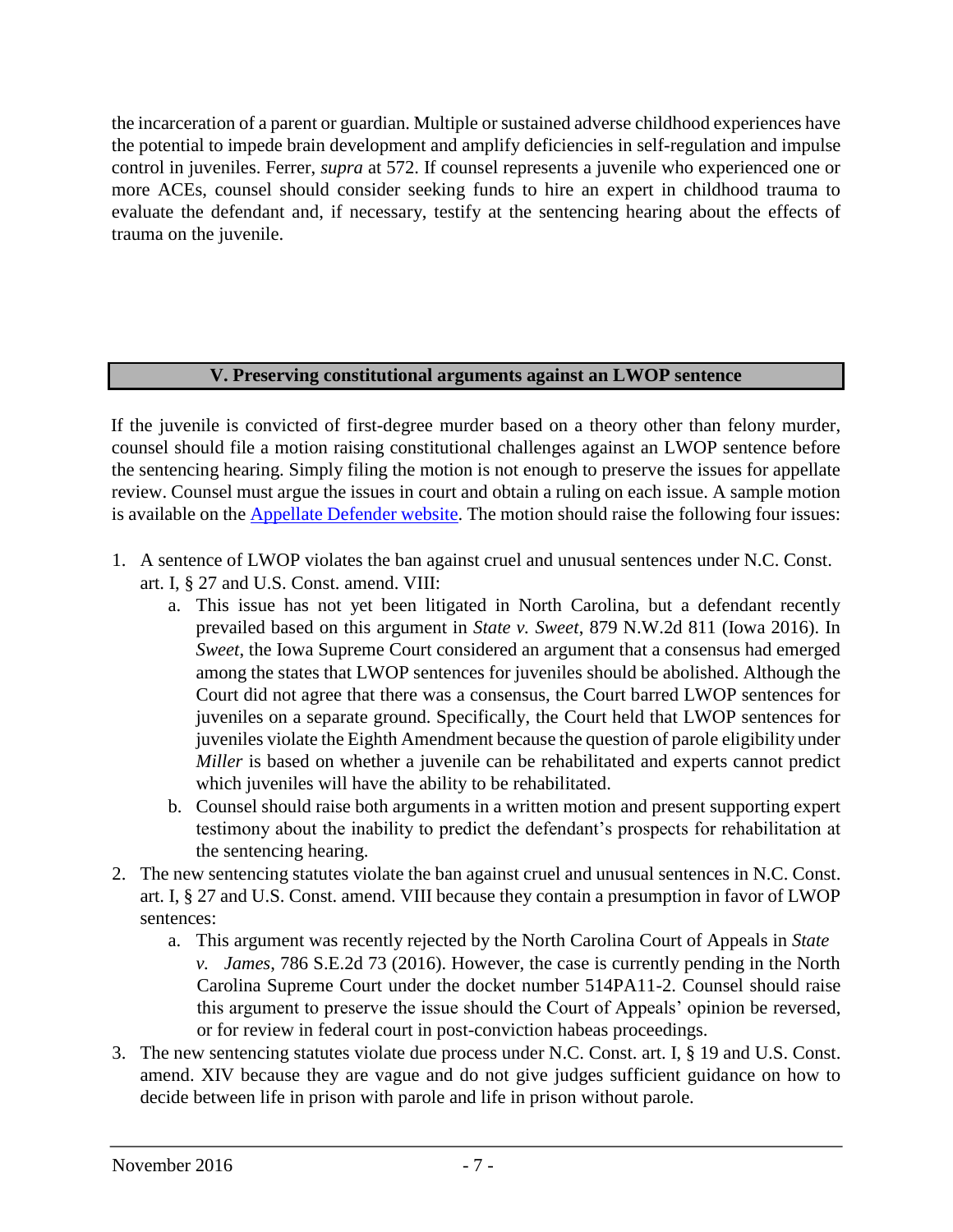- a. This argument was recently rejected by the North Carolina Court of Appeals in *State v. James*, 786 S.E.2d 73 (2016). However, the case is currently pending in the North Carolina Supreme Court under the docket number 514PA11-2. Counsel should raise this argument to preserve the issue should the Court of Appeals' opinion be reversed.
- 4. The new sentencing statutes violate the prohibitions against *ex post facto* laws under N.C. Const. art. I, § 16 and U.S. Const. amend. I, § 10.
	- a. This argument is only appropriate for cases in which the offense date arose before the July 12, 2012 enactment date of the new sentencing statutes. The argument was also rejected by the North Carolina Court of Appeals in *State v. James*, 786 S.E.2d 73 (2016). However, the case is currently pending in the North Carolina Supreme Court under the docket number 514PA11-2. Counsel should raise this argument to preserve the issue should the Court of Appeals' opinion be reversed.

#### **VI. The sentencing hearing**

Counsel should begin the sentencing hearing by explaining that *Miller* did not merely hold that mandatory LWOP sentences are unconstitutional. Instead, *Miller* established that a discretionary LWOP sentence "still violates the Eighth Amendment for a child whose crime reflects 'unfortunate yet transient immaturity.'" *Montgomery v. Louisiana*, 193 L. Ed. 2d 599, 622

(2016). Thus, counsel should advise the trial court that an LWOP sentence is, "more often than not, not just inappropriate, but a violation of the juvenile's constitutional rights," *People v. Hyatt*, No. 325741, slip op. at 24 (Mich. Ct. App. Jul. 21, 2016), and reserved only the "very 'rarest of juvenile offenders, those whose crimes reflect permanent incorrigibility.'" *Adams v. Alabama*, 195 L. Ed. 2d 251, 256 (2016) (Sotomayor, J., concurring) (*quoting Montgomery*, 193 L. Ed. 2d at 620).

In order to demonstrate that the juvenile is not one of the rare juveniles whose crime reflects permanent incorrigibility, counsel should present testimony and documentary evidence that explain the juvenile's life from birth until the sentencing hearing. Counsel should support the evidence with testimony from one or more experts in adolescent brain development, trauma, or criminology. The Rules of Evidence do not apply at sentencing proceedings, Evidence Rule 1101(b)(3), and any competent evidence that has probative value may be submitted to the court. *State v. Augustine*, 359 N.C. 709, 731 (2005). Thus, counsel may submit a "wide array of evidence" to describe the juvenile's life to the court. *Id*.

Counsel should provide as much specificity and context for the evidence as possible, including dates of important events and the order in which the events occurred. Counsel should also present evidence that supports the statutory mitigating factors under N.C. Gen. Stat. § 15A1340.19B(c), as well as non-statutory factors. For example, school records might demonstrate that the juvenile had limited intellectual capacity. Additionally, evidence that the juvenile was a passive participant in the murder or was guilty under a theory of acting in concert might indicate that the juvenile's conduct was the result of peer pressure.

In arguing for the lesser sentence of life in prison with parole, counsel should present a chronological narrative of the juvenile's life and explain which specific mitigating factors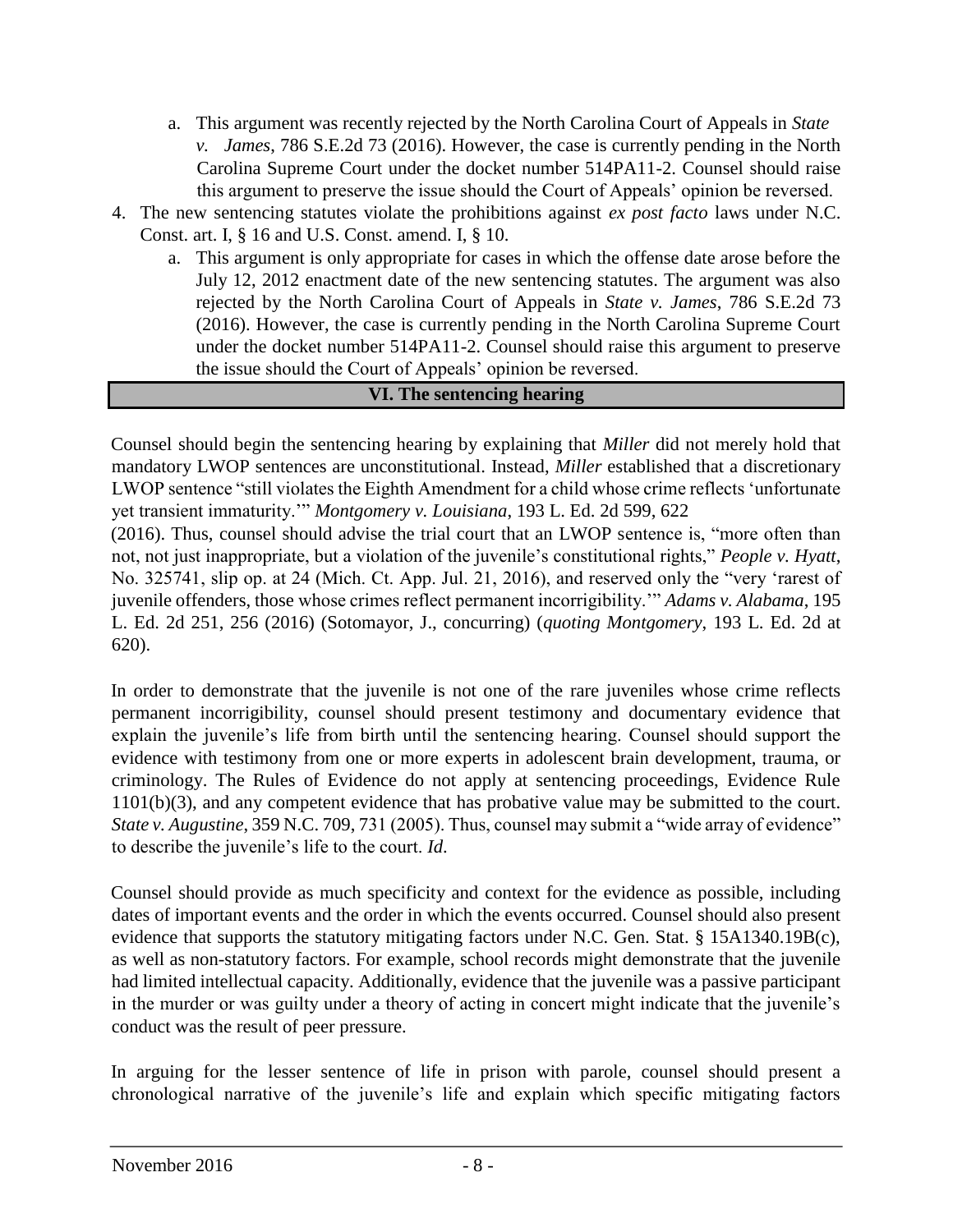demonstrate that the juvenile is not one of the rare juveniles whose conduct warrants an LWOP sentence. Counsel should also be aware that under N.C. Gen. Stat. § 15A-1340.19B(d), the juvenile has the right to the last argument.

#### **VII. Common arguments for imposing an LWOP sentence**

The State might present the following reasons why a sentence of life without parole is justified. Counsel should respond and argue that the reasons do not justify a sentence of life without parole.

- 1. The murder was particularly heinous or cruel:
	- a. The heinousness of the crime cannot by itself support an LWOP sentence. The
		- Supreme Court has made clear that there is an "unacceptable likelihood" that the brutality of a crime will overpower the mitigating factors of youth where those factors support a lesser sentence. *Roper v. Simmons*, 543 U.S. 551, 573 (2005). The Court later recognized that the "distinctive attributes of youth" diminish the justifications for the harshest sentence "even when they commit terrible crimes," *Miller v. Alabama*, 183 L. Ed. 2d 407, 419 (2012), and that "children who commit even heinous crimes are capable of change." *Montgomery v. Louisiana*, 193 L. Ed. 2d 599, 622 (2016).
- 2. The juvenile was 17 and almost an adult at the time of the murder.
	- a. Even if the juvenile was 17 at the time of the murder, that does not mean that he should be viewed as an adult. The defendant in *Montgomery v. Louisiana* was 17 at the time of the murder in his case. Further, "the fact that a defendant is nearing the age of eighteen does not undermine the teachings of *Miller*. . . ." *State v. Seats*, 865 N.W.2d 545, 555 (Iowa 2015). The features of youth "do not magically disappear at age seventeen -- or eighteen for that matter." *State v. Sweet*, 879 N.W.2d 811, 838 (Iowa 2016).
- 3. The juvenile was only 17 and did not have enough time to accumulate a significant record in adult court.
	- a. The prior record mitigating factor is not limited to the juvenile's record in superior court. Instead, the mitigating factor extends to juvenile court, as well. *See State v. Lovette*, 233 N.C. App. 706, 722 (2014) (upholding LWOP sentence because of the defendant's "extensive juvenile record"). Thus, the court must look at the juvenile's entire record to determine whether a sentence of LWOP is warranted. Further, the lack of a significant record in adult court should support a lesser sentence of life in prison with parole.
- 4. Even if the juvenile is not "irretrievably corrupt" or has the potential for rehabilitation, the court can still sentence him to life in prison without parole:
	- a. The authority for this argument is *State v. Lovette*, 233 N.C. App. 706, 719 (2014), which held that a trial court could still impose an LWOP sentence even after finding that the defendant was not "irretrievably corrupt" and that it was possible he could be rehabilitated. However, this part of *Lovette* directly contradicts *Montgomery v. Louisiana*, 193 L. Ed. 2d 599, 619 (2016), which held that an LWOP sentence "still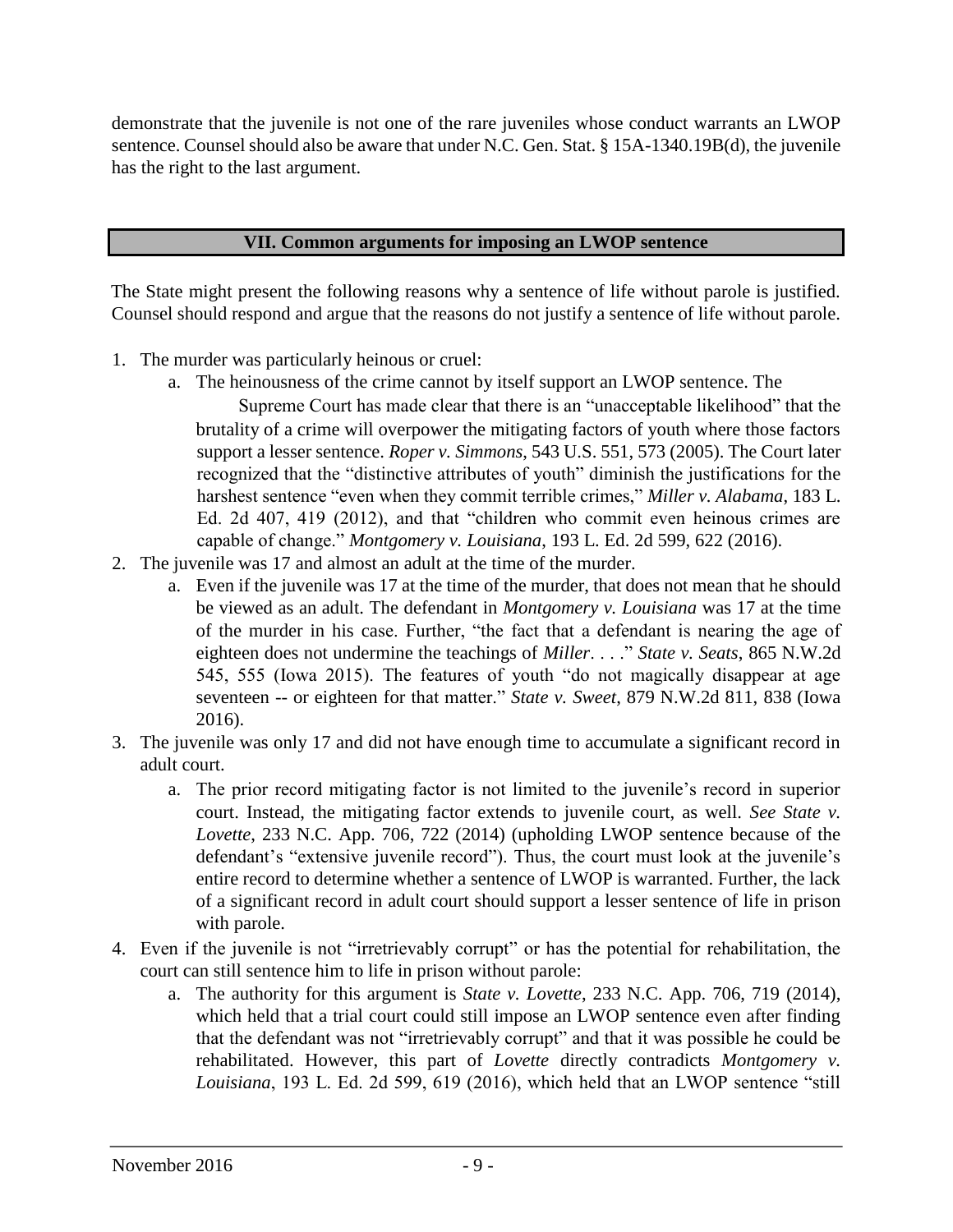violates the Eighth Amendment for a child whose crime reflects 'unfortunate yet transient immaturity.'"

- 5. The best place for the juvenile is prison because that is the only place where he has improved.
	- a. This argument appears to cut directly against *Miller*. One of the reasons the Supreme Court found a mandatory sentence of life without parole unconstitutional was because it "forswears altogether the rehabilitative ideal" and "reflects 'an irrevocable judgment about [an offender's] value and place in society,' at odds with a child's capacity for change." *Miller v. Alabama*, 183 L. Ed. 2d 407, 419-20 (2012). The Court later stated that those defendants who demonstrate a capacity for change should be afforded the "opportunity for release." *Montgomery v. Louisiana*, 193 L. Ed. 2d 599, 609 (2016).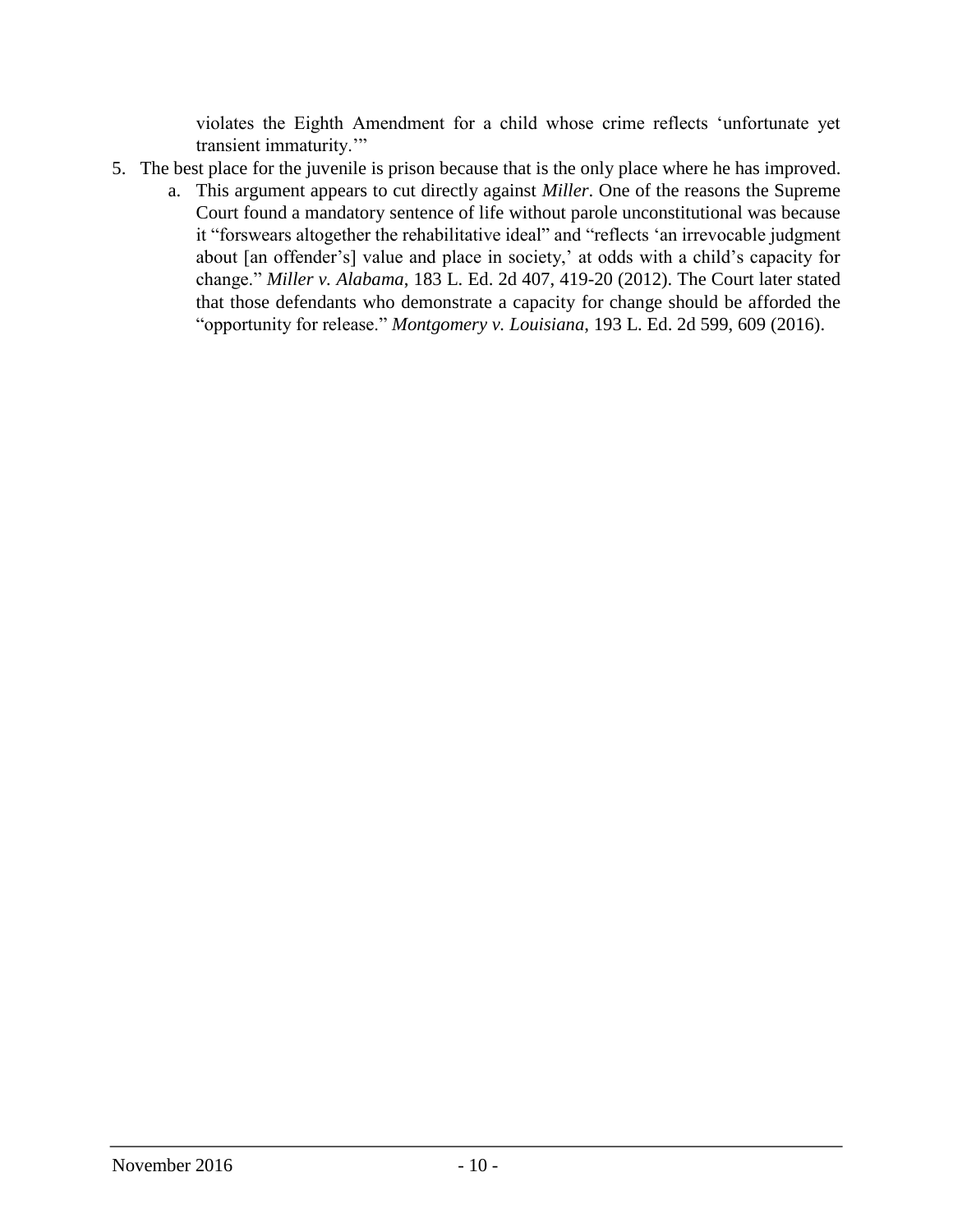#### **VIII. Challenging de facto LWOP sentences**

If the court imposes consecutive sentences or a single sentence for second-degree murder or a lesser offense and the total amount of imprisonment exceeds 40 years in prison, counsel should argue that the total sentence constitutes a de facto life sentence and violates the ban against cruel and unusual punishment under N.C. Const. art. I, § 27 and U.S. Const. amend. VIII. Counsel should argue that lengthy sentences fall under *Graham*, *Miller*, and *Montgomery* when the juvenile faces the prospect of release at an old age. In support of the argument that a lengthy sentence is equivalent to an LWOP sentence, counsel should argue the following:

- 1. The juvenile will not be released before serving the minimum sentence.
- 2. Courts in other jurisdictions have found lengthy sentences to be the functional equivalent of an LWOP sentence. *See Moore v. Biter*, 725 F.3d 1184, 1192 (9th Cir. 2013) (254-year sentence); *Casiano v. Comm'r of Correction*, 317 Conn. 52, 79 (2015) (50-year sentence); *Bear Cloud v. State*, 334 P.3d 132, 144 (Wyoming 2014) (45-year sentence); *Brown v. State*, 10 N.E.3d 1, 7–8 (Ind. 2014) (150-year sentence); *State v. Null*, 836 N.W.2d 41, 72 (Iowa 2013) (52.5-year sentence); *People v. Caballero*, 282 P.3d 291, 296 (California 2012) (sentence of 100 years to life).
- 3. Courts have also held that a trial judge may not impose a de facto life sentence without holding an individualized sentencing hearing and considering the mitigating factors of youth. *See, e.g., Bear Cloud*, 334 P.3d at 141-42 ("We hold that the teachings of the *Roper*/*Graham*/*Miller* trilogy require sentencing courts to provide an individualized sentencing hearing . . . when, as here, the aggregate sentences result in the functional equivalent of life without parole.")
- 4. The United States Sentencing Commission quantifies a life sentence as 470 months (39 years and two months). United States Sentencing Commission, *[Life Sentences in the Federal](http://www.ussc.gov/sites/default/files/pdf/research-and-publications/research-projects-and-surveys/miscellaneous/20150226_Life_Sentences.pdf) [System](http://www.ussc.gov/sites/default/files/pdf/research-and-publications/research-projects-and-surveys/miscellaneous/20150226_Life_Sentences.pdf)* 10 (2015).
- 5. There is some data indicating that juveniles serving long sentences have a very short life expectancy. The ACLU of Michigan found that the average life expectancy of a juvenile sentenced to life in prison is 50.6 years. ACLU of Michigan, *[Michigan Life Expectancy Data](http://fairsentencingofyouth.org/wp-content/uploads/2010/02/Michigan-Life-Expectancy-Data-Youth-Serving-Life.pdf) [for Youth Serving Natural Life Sentences](http://fairsentencingofyouth.org/wp-content/uploads/2010/02/Michigan-Life-Expectancy-Data-Youth-Serving-Life.pdf)* [2](http://fairsentencingofyouth.org/wp-content/uploads/2010/02/Michigan-Life-Expectancy-Data-Youth-Serving-Life.pdf) (2013).
- 6. Research demonstrates that while some juveniles engage in criminal activity, juveniles "are likely to desist as they mature into adulthood." Elizabeth S. Scott and Laurence Steinberg, *[Social Welfare and Fairness in Juvenile Crime Regulation](http://digitalcommons.law.lsu.edu/cgi/viewcontent.cgi?article=6354&context=lalrev)*[,](http://digitalcommons.law.lsu.edu/cgi/viewcontent.cgi?article=6354&context=lalrev) 71 LA. L. REV. 35, 64 (2010).

## **X. The appeal**

If the defendant is convicted of first-degree murder or a lesser offense, counsel should give notice of appeal orally or in writing from the judgment and in the same manner as in other criminal cases. *See* N.C. R. App. P. 4 (describing requirements for notice of appeal in criminal cases). Counsel should ask the court to appoint the Appellate Defender to represent the juvenile on appeal. Counsel should ensure that the trial judge signs an appellate entries form [\(AOC-CR350\),](http://www.nccourts.org/Forms/Documents/133.pdf) indicating the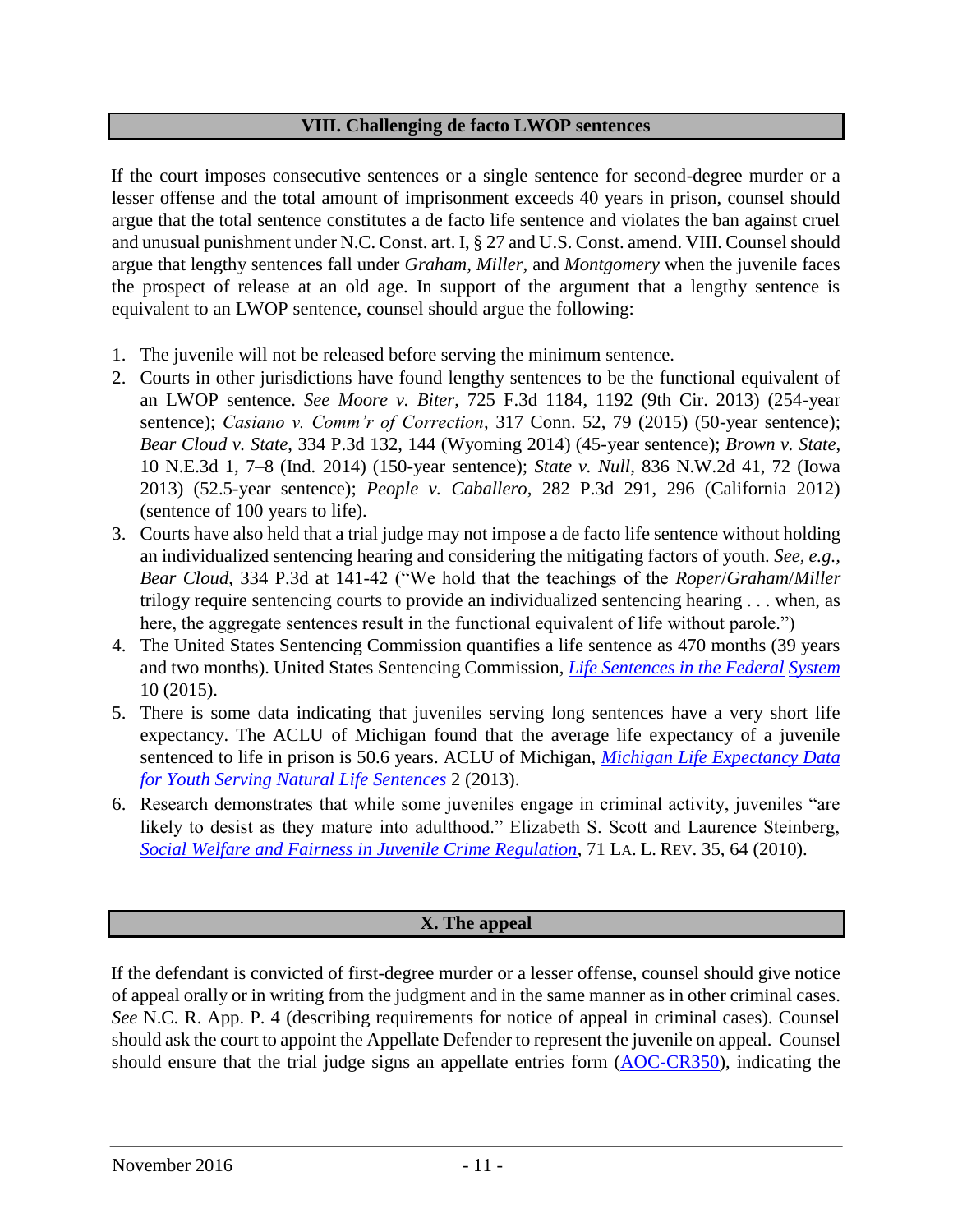appointment of the Office of the Appellate Defender to perfect the appeal, and send a copy of the appellate entries to the Office of the Appellate Defender. The Appellate

Defender will assign the case to an attorney who will review the case for error, including errors under *Miller*. Counsel should be sure to give notice of appeal even if the court sentences the defendant to life in prison *with* parole.

If the defendant was denied a new sentencing hearing or sentenced to life in prison without parole after filing a motion for appropriate relief, counsel should give notice of appeal from the order or judgment of the court. Counsel should ask the court to appoint the Appellate Defender to represent the juvenile on appeal. Counsel should ensure that the trial judge signs an appellate entries form [\(AOC-CR-350\),](http://www.nccourts.org/Forms/Documents/133.pdf) indicating the appointment of the Office of the Appellate Defender to perfect the appeal, and send a copy of the appellate entries to the Office of the Appellate Defender. The defendant arguably has the right to appeal under N.C. Gen. Stat. § 7A-27(b). If the defendant does not have the right to appeal under these circumstances, the appellate attorney can seek relief through a petition for writ of certiorari.

If the juvenile declines to appeal, counsel should nevertheless contact David Andrews or Kathy VandenBerg at the Office of the Appellate Defender. Their contact information can be found at the end of this handout. Counsel should share a copy of the sentencing order with them as the order will provide data on the types of sentences that are being imposed around the state.

#### **X. An eye toward the future**

The opinion in *Miller* has significantly altered the law regarding sentencing for juveniles convicted of first-degree murder. However, there are other issues on the horizon that could emerge in the wake of *Miller*. The following is a description of three of those issues.

- 1. Mandatory LWOP sentences should be barred for adults with mental or intellectual disabilities convicted of first-degree murder:
	- a. In *Miller*, the Supreme Court barred mandatory LWOP sentences for juvenile defendants because many of the justifications for LWOP sentences were insufficient in light of the "distinctive attributes of youth." One commentator has observed that a similar approach could serve to bar mandatory LWOP sentences for adult defendants who are intellectually-disabled. *See* Nick Bonham, *[Mandatory Life Without Parole](http://www.cplpej.org/wp-content/uploads/2015/08/Bonham-Nick.pdf) [Sentences for the Intellectually Disabled: A Violation of the Eighth Amendment](http://www.cplpej.org/wp-content/uploads/2015/08/Bonham-Nick.pdf)*[,](http://www.cplpej.org/wp-content/uploads/2015/08/Bonham-Nick.pdf) 12 CARDOZO PUB. L. POL'Y & ETHICS J. 737 (2014).
- 2. Trial judges in cases involving juvenile defendants should give guilt phase instructions that take youth into account:
	- a. One of the main reasons the Supreme Court barred mandatory LWOP sentences for juvenile defendants in *Miller* was because the Court determined that juveniles were less culpable than adults. The Court relied on psychological studies and research into adolescent brain development to conclude that juveniles do not engage in the same decision-making processes as adults. Based on the logic of *Miller*, one commentator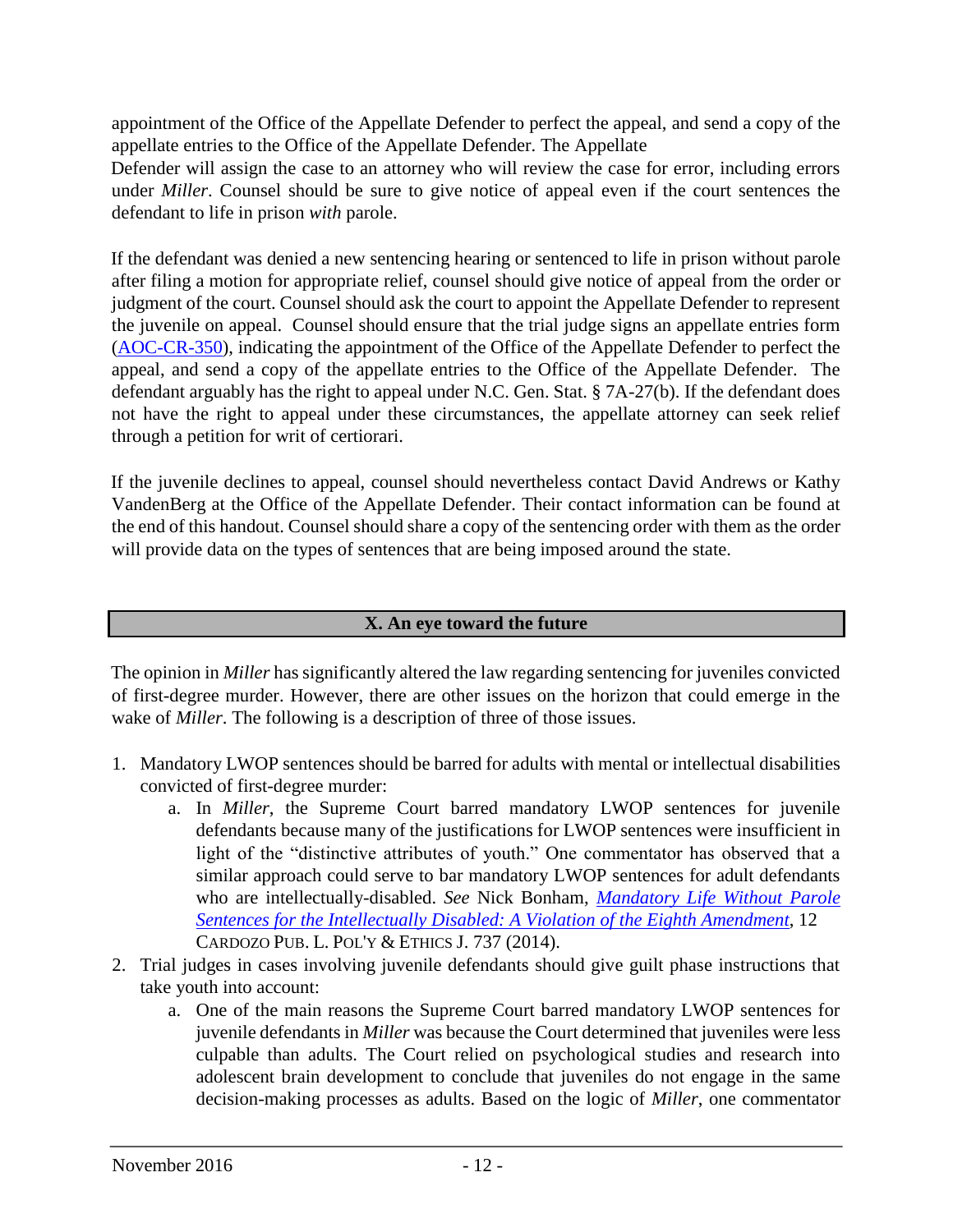has argued that a juvenile's lessened culpability should support guilt phase instructions on criminal intent that are specific to juveniles. *See* Jenny E. Carroll, *[Brain Science and](http://nclawreview.org/documents/94/2/Carroll.pdf)  [the Theory of Juvenile Mens Rea](http://nclawreview.org/documents/94/2/Carroll.pdf)*[,](http://nclawreview.org/documents/94/2/Carroll.pdf) 94 N.C. L. REV. 539 (2016).

- 3. Juveniles should be held to a different standard of competency than adults:
	- a. Under current law, the competency of juveniles is evaluated under the same standard as the competency of adults. *See* N.C. Gen. Stat. § 7B-2401, 15A-1001. However, a single standard for both adults and juveniles fails to take into account reasons for incompetence that are unique to juveniles. The Supreme Court described many of those reasons in *Miller* and *J.D.B. v. North Carolina*, 564 U.S. 261 (2011). If counsel represents a juvenile and there is a question of whether the juvenile is competent, counsel should file a motion for an evaluation and then ask the court to consider any intellectual disability or developmental maturity on the part of the juvenile when determining whether the juvenile is competent. For additional ideas on competency standards for juveniles, see National Juvenile Justice Network, *[Competency to Stand](http://www.njjn.org/uploads/digital-library/NJJN_MfC_Juvenile-Competency-to-Stand-Trial_FINAL-Nov2012.pdf) [Trial in Juvenile Court: Recommendations for Policymakers](http://www.njjn.org/uploads/digital-library/NJJN_MfC_Juvenile-Competency-to-Stand-Trial_FINAL-Nov2012.pdf)* [\(](http://www.njjn.org/uploads/digital-library/NJJN_MfC_Juvenile-Competency-to-Stand-Trial_FINAL-Nov2012.pdf)2012).

#### **Contributors**

The following individuals contributed to the preparation of this handout. If counsel has questions about representing a juvenile defendant who currently faces a charge of first-degree murder or is entitled to a new sentencing hearing for a first-degree murder conviction that pre-dated *Miller*, counsel should contact the individuals below.

| Eric Zogry                                                                                                           | <b>Kim Howes</b>                                                                                                                         |
|----------------------------------------------------------------------------------------------------------------------|------------------------------------------------------------------------------------------------------------------------------------------|
| Juvenile Defender                                                                                                    | <b>Assistant Juvenile Defender</b>                                                                                                       |
| Office of the Juvenile Defender                                                                                      | Office of the Juvenile Defender                                                                                                          |
| $(919) 890 - 1650$                                                                                                   | $(919) 890 - 1650$                                                                                                                       |
| Eric.J.Zogry@nccourts.org                                                                                            | Kim.L.Howes@nccourts.org                                                                                                                 |
| Ben Finholt<br><b>Staff Attorney</b><br><b>Prisoner Legal Services</b><br>856-2577<br>(919)<br>$b$ finholt@ncpls.org | Elaine Gordon<br><b>Assistant Capital Defender</b><br>Office of the Capital Defender<br>$(919)$ 354-7260<br>Elaine.M.Gordon@nccourts.org |